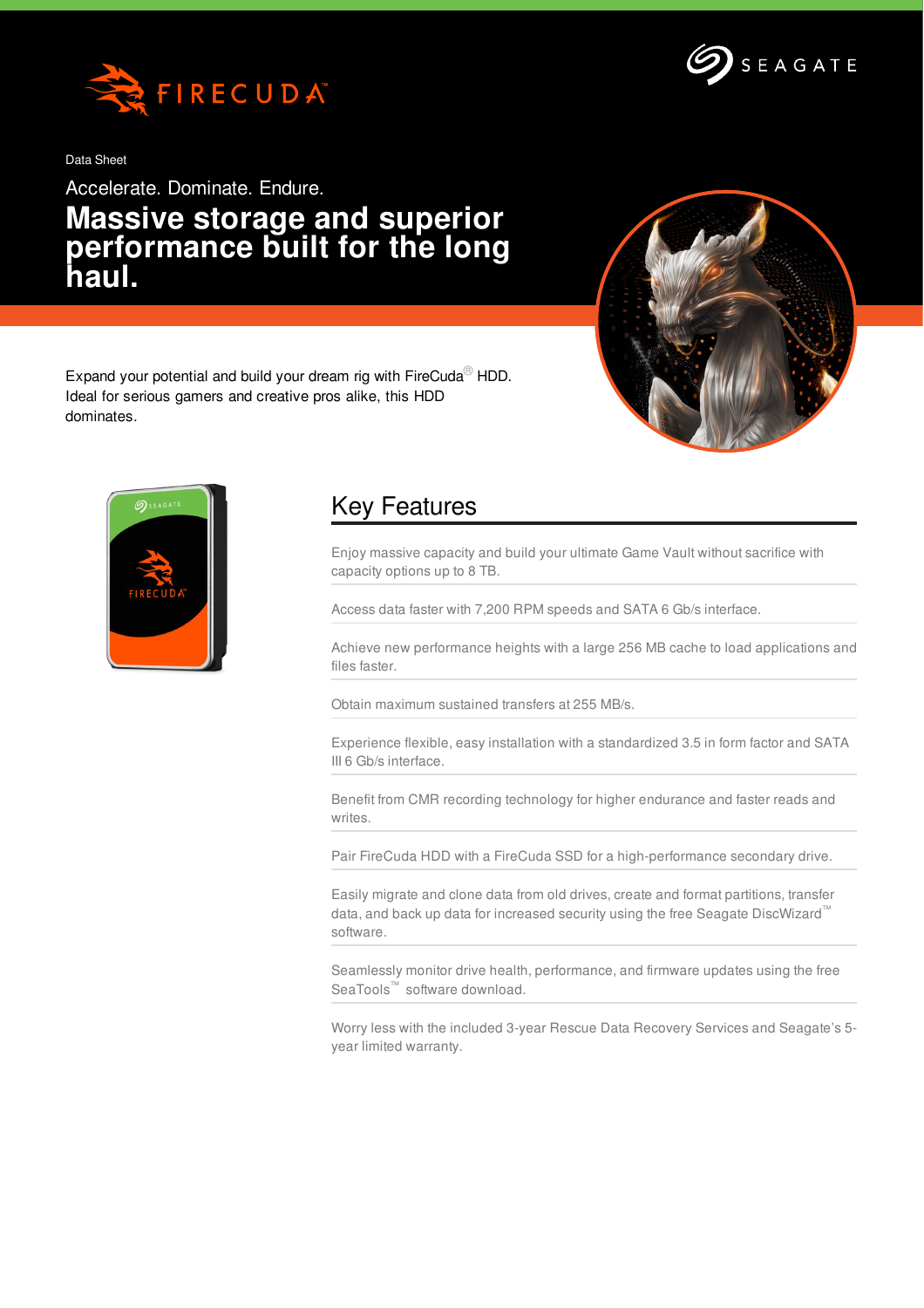



| Specifications                                       | 8 TB                                    | 4 TB                                    |  |  |  |  |  |  |  |  |  |
|------------------------------------------------------|-----------------------------------------|-----------------------------------------|--|--|--|--|--|--|--|--|--|
| Capacity                                             | 8 TB                                    | 4 TB                                    |  |  |  |  |  |  |  |  |  |
| <b>Standard Model Numbers</b>                        | ST8000DX001                             | ST4000DX005                             |  |  |  |  |  |  |  |  |  |
| Bytes per Sector - Advanced Format<br>(512E)         | 512                                     | 512                                     |  |  |  |  |  |  |  |  |  |
| Form Factor                                          | 3.5"                                    | 3.5"                                    |  |  |  |  |  |  |  |  |  |
| Performance class                                    | 7,200 rpm                               | 7,200 rpm                               |  |  |  |  |  |  |  |  |  |
| Performance                                          |                                         |                                         |  |  |  |  |  |  |  |  |  |
| Interface                                            | SATA 6Gb/s                              | SATA 6Gb/s                              |  |  |  |  |  |  |  |  |  |
| Max Sustained Data Rate, OD Read<br>(MB/s)           | 260MB/s                                 | 256MB/s                                 |  |  |  |  |  |  |  |  |  |
| Cache, Multi-segmented (MB)                          | 256                                     | 256                                     |  |  |  |  |  |  |  |  |  |
| Recording Technology                                 | <b>CMR</b>                              | <b>CMR</b>                              |  |  |  |  |  |  |  |  |  |
| Reliability/Data Integrity                           |                                         |                                         |  |  |  |  |  |  |  |  |  |
| Load/Unload Cycles                                   | 300,000                                 | 300,000                                 |  |  |  |  |  |  |  |  |  |
| Non-recoverable Read Errors per Bits<br>Read, Max    | 1 per 10E15                             | 1 per 10E15                             |  |  |  |  |  |  |  |  |  |
| Power-On Hours (per year)                            | 8,760                                   | 8,760                                   |  |  |  |  |  |  |  |  |  |
| Data Recovery and Rescue Services                    | 3                                       | 3                                       |  |  |  |  |  |  |  |  |  |
| Workload Rate Limit (TB/Year)                        | 300                                     | 300                                     |  |  |  |  |  |  |  |  |  |
| Warranty, Limited (years)                            | 5                                       | 5                                       |  |  |  |  |  |  |  |  |  |
| Power Management                                     |                                         |                                         |  |  |  |  |  |  |  |  |  |
| Operating Mode, Typical (W)                          | 9.0W                                    | 7.2W                                    |  |  |  |  |  |  |  |  |  |
| Idling Average (W)                                   | 6.1 W                                   | 3.8 W                                   |  |  |  |  |  |  |  |  |  |
| Standby Mode/Sleep Mode, Typical (W)                 | 1/1                                     | 1/1                                     |  |  |  |  |  |  |  |  |  |
| Environmental/Temperature                            |                                         |                                         |  |  |  |  |  |  |  |  |  |
| Operating                                            | 5° to 60°C (Drive Reported Temperature) | 5° to 60°C (Drive Reported Temperature) |  |  |  |  |  |  |  |  |  |
| Non-operating (ambient)                              | -40°C – 70°C                            | $-40\degree$ C – 70 $\degree$ C         |  |  |  |  |  |  |  |  |  |
| Halogen-free                                         | Yes                                     | Yes                                     |  |  |  |  |  |  |  |  |  |
| RoHS compliance                                      | Yes                                     | Yes                                     |  |  |  |  |  |  |  |  |  |
| Shock, Operating 2 ms Read/Write (Gs)                | 70G Read/ 40G Write                     | 70G Read/ 40G Write                     |  |  |  |  |  |  |  |  |  |
| Shock, Non-operating, (2ms) (Gs)                     | 300G                                    | 300G                                    |  |  |  |  |  |  |  |  |  |
| Acoustics (Idle typical)                             | $2.8$ bels                              | $2.8$ bels                              |  |  |  |  |  |  |  |  |  |
| Acoustics (Seek typical)                             | 3.2 bels                                | 3.2 bels                                |  |  |  |  |  |  |  |  |  |
| Physical                                             |                                         |                                         |  |  |  |  |  |  |  |  |  |
| Height (mm/in, max)                                  | 26.1 mm/1.028 in                        | 26.1 mm/1.028 in                        |  |  |  |  |  |  |  |  |  |
| Width (mm/in, max)                                   | 101.85 mm/4.01 in                       | 101.85 mm/4.01 in                       |  |  |  |  |  |  |  |  |  |
| Depth (mm/in, max)                                   | 147 mm/5.787 in                         | 147 mm/5.787 in                         |  |  |  |  |  |  |  |  |  |
| Weight (g/lb, typical)                               | 716 g/1.58 lb                           | 620 g/1.37 lb                           |  |  |  |  |  |  |  |  |  |
| Carton Unit Quantity                                 | 20                                      | 20                                      |  |  |  |  |  |  |  |  |  |
| Cartons per Pallet/Cartons per Layer                 | 40/8                                    | 40/8                                    |  |  |  |  |  |  |  |  |  |
| Retail Packaging Weight (lb/kg)                      | 1.832/0.831                             | 1.621/0.735                             |  |  |  |  |  |  |  |  |  |
| Retail Packaging Master Carton<br>Dimensions (lb/kg) | 9.25/4.194<br>8.4/3.81                  |                                         |  |  |  |  |  |  |  |  |  |

The amount of memory (measured in gigabytes or terabytes) that can be stored on a disc drive. Usually given as formatted capacity (see format operation). One gigabyte, or GB, equals one billion bytes; and one terabyte, or TB, equals one trillion bytes. Your computer operating system may use a different standard of measurement and report a lower capacity. In addition, some of the listed capacity is used for formatting and

other functions, and thus will not be available for data storage.

A drive's interface manages the exchange of data between the drive and a computing device.